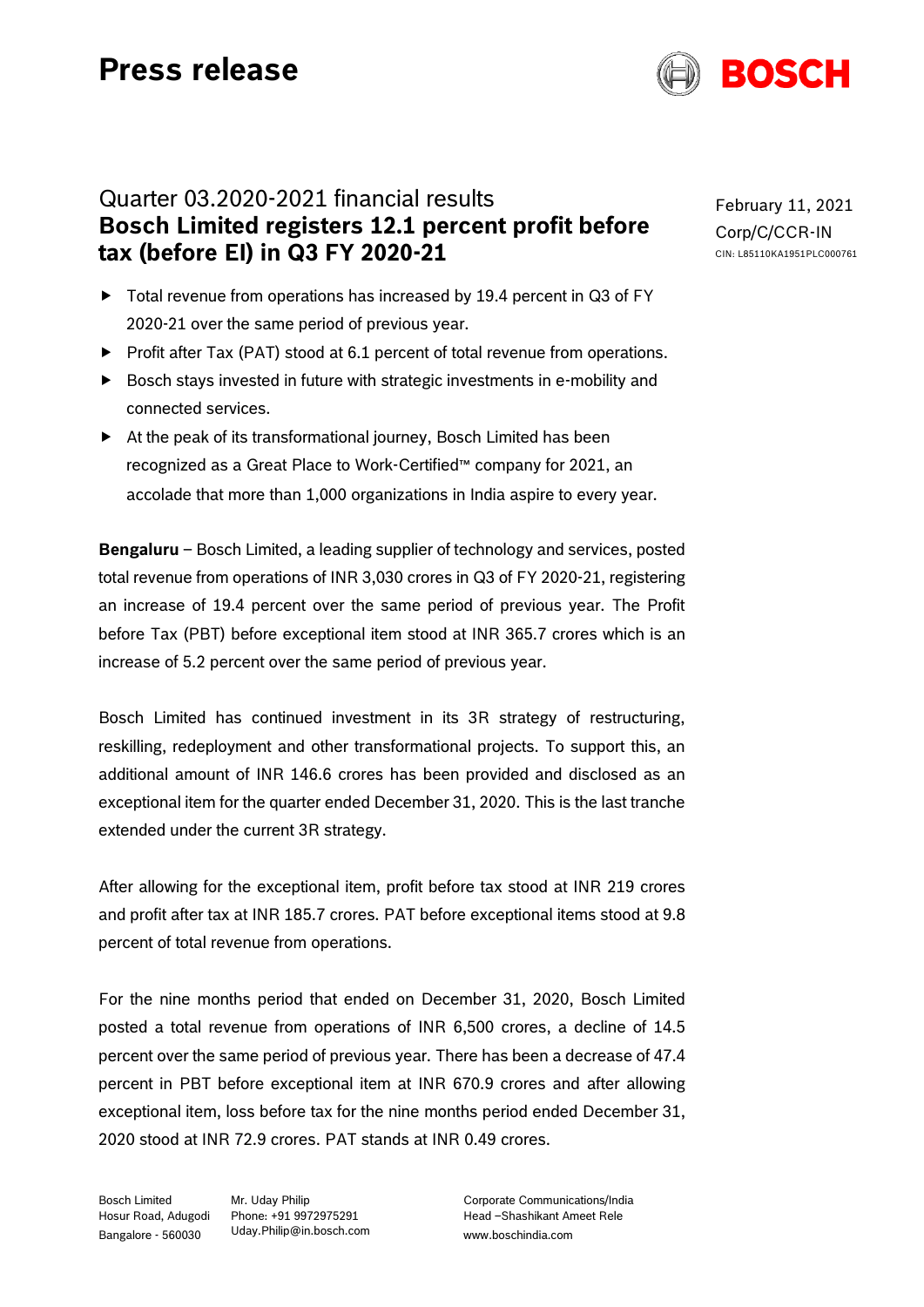"The sales figure for the festive season in the last quarter was better than anticipated, especially in the tractor and passenger automotive segments. However, the volatilities in the supply chain continued to disrupt growth. Since late last year, the industry has been hit by a shortage in the supply of semiconductors, which has impacted the company's imports and automotive production in India. Bosch is currently focusing on maintaining supply chains to the extent possible despite a tense market situation, while discussing the issues directly with its customers and suppliers," said Soumitra Bhattacharya, the managing director of Bosch Limited and president of the Bosch India Group.

## **Snapshot of business divisions' performance in Quarter 3**

There was an increase in the sales of the Powertrain Solutions business division in Quarter 3 of FY 2020-21 by 46 percent. The Two-Wheeler and Powersports business continued to witness growth during the quarter. On the other hand, the company's business in beyond mobility segment posted a decline of 7.7 percent due to lower revenues in solar energy and building technologies.

The implementation of the approved scrappage policy will undoubtedly improve sales that will benefit the industry and environment.

"The last three years have been tough for the automotive industry. Bosch Limited embarked on a journey to become fit for future with our 3R strategy – Reskilling, Restructuring and Redeployment. At the peak of its transformational journey, Bosch Limited has been recognized as a Great Place to Work-Certified™ company for 2021, an accolade that more than 1,000 organizations in India aspire to every year. This is testimony to Bosch Limited's commitment to creating a credible and fair organization by retaining competence for the future," Mr. Bhattacharya added.

For the period of nine months that ended on December 31, 2020, the company's total turnover declined by 15 percent. Sales of Mobility Solutions sector decreased by 13.3 percent whereas business beyond mobility solutions sector witnessed a reduction of 24.4 percent. With the current deployment of COVID-19 vaccinations and the array of reforms announced by the Government of India, the company maintains a cautiously optimistic outlook for the auto sector.

# **Contact person for press inquiries:**

Mr. Uday Philip Phone: +91 9972975291